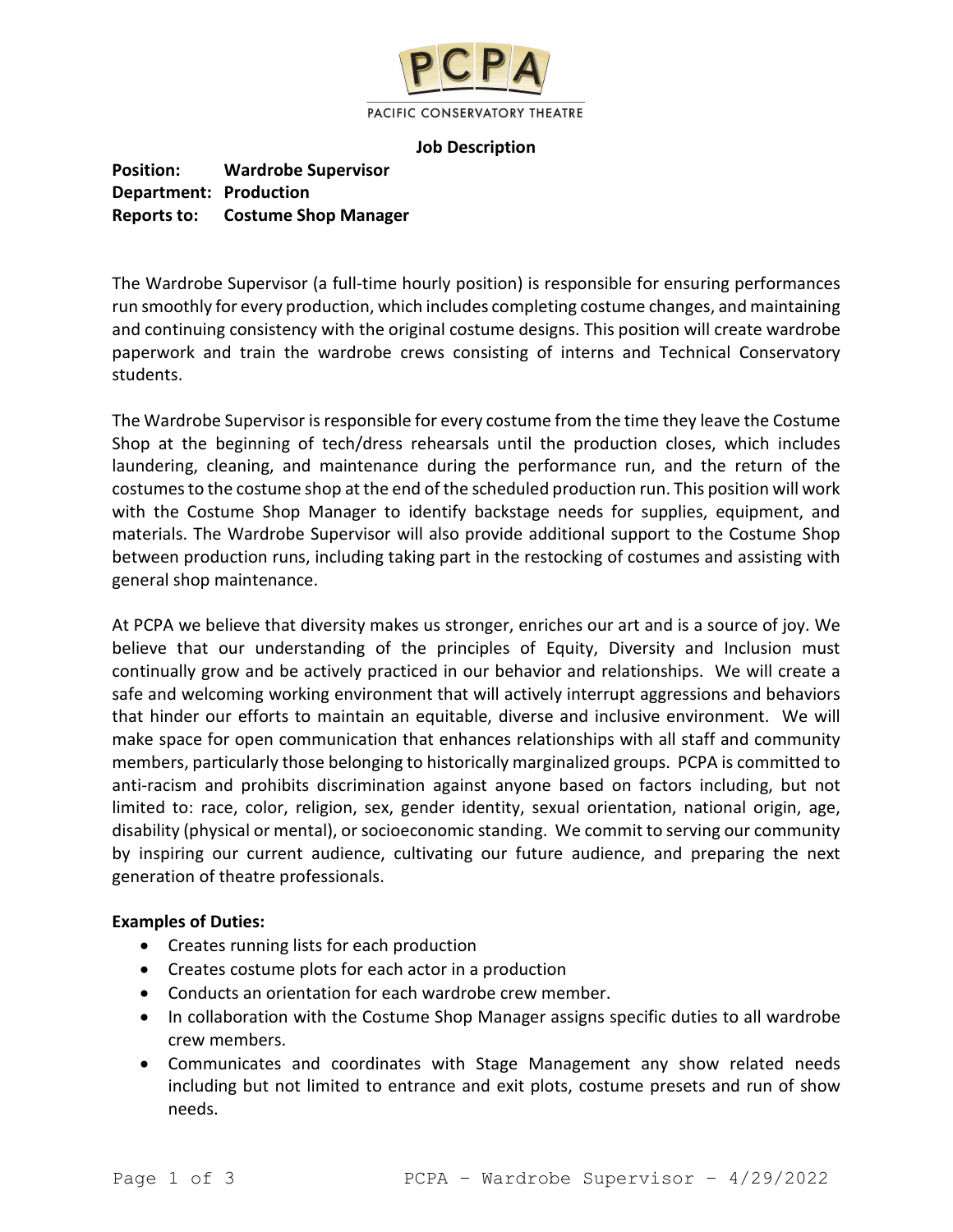

#### PACIFIC CONSERVATORY THEATRE

- Sets wardrobe crew work-calls for every performance in coordination with the production and conservatory schedules.
- Supervises all Conservatory students and Interns in the Wardrobe lab hours.
- Dresses actors or facilitates quick changes for any actor as needed.
- Attends specific run-thru and technical/dress rehearsals.
- Reviews each costume with the Costume Designer, Costume Design Assistant, and Costume Shop Manager to comprehend the entire show.
- Attends all required costume shop, production staff, and all staff meetings.
- Coordinates show strikes for costumes and the restocking of costumes into the warehouse.
- Assists in the costume shop as needed and skills apply.
- Maintains a safe and clean work/shop environment; helps maintain the security of PCPA/AHC.
- Promotes a commitment to anti-racism, Equity, Diversity, and Inclusion in all areas of PCPA.
- Attends required EDI, sexual harassment, anti-bias, anti-racist, and other Human Resource trainings and workshops.
- Works in a manner consistent with understanding and demonstrating inclusive behaviors; maintains a safe and welcoming work/shop environment, free from any aggressions; interrupts behaviors that hinder PCPA's equity, diversity and inclusion efforts.
- Disclaimer: This description reflects managements of essential functions, it does not proscribe or restrict the tasks that may be assigned.

# **Qualifications:**

- Working knowledge of all aspects of the theatre process, including but not limited to production, technical, costume construction, and costume repair.
- Excellent communication skills written, oral, visual.
- Strong organizational skills.
- Strong computer skills.
- Ability to work productively under severe time pressures and meet deadlines.
- Extensive knowledge of clothing and theatrical practices.
- Thorough understanding of the costume design and construction processes and all the related aspects, and how they relate to the overall theatre production process.
- Bachelor's Degree preferred; equivalent transferable skills from other training with 2-3 years professional experience in a similar position required.

# **Other Requirements:**

• Possess or be able to acquire a valid California license to drive.

# **Work Conditions:**

- Ability to work long hours and work with a flexible schedule.
- May have to work at heights, around moving machinery, and with exposure to noise,